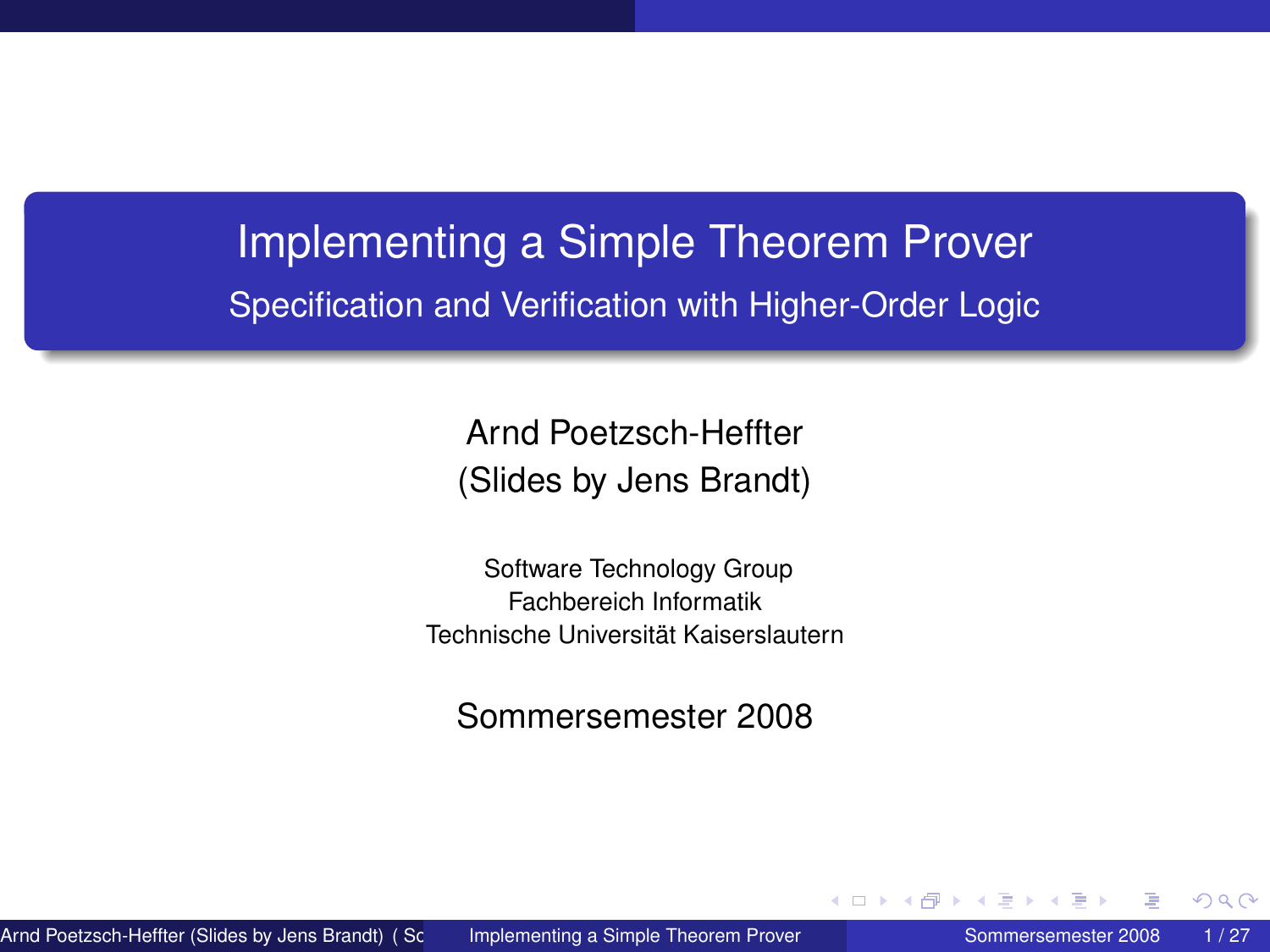# **Outline**

### **[Introduction](#page-1-0) •** [Overview](#page-2-0)

### **[Basic Data Structures](#page-3-0)**

**[Overview](#page-4-0)** 

#### **o** [Terms](#page-5-0)

**• [Theorems and Rules](#page-10-0)** 

#### 3 [Substitution and Unification](#page-16-0)

- **•** [Substitution](#page-17-0)
- **•** [Unification](#page-22-0)

### **[Summary](#page-25-0)**

<span id="page-1-0"></span>イヨト

∢ ロ ▶ ∢ 伊 ▶ ∢ ヨ ▶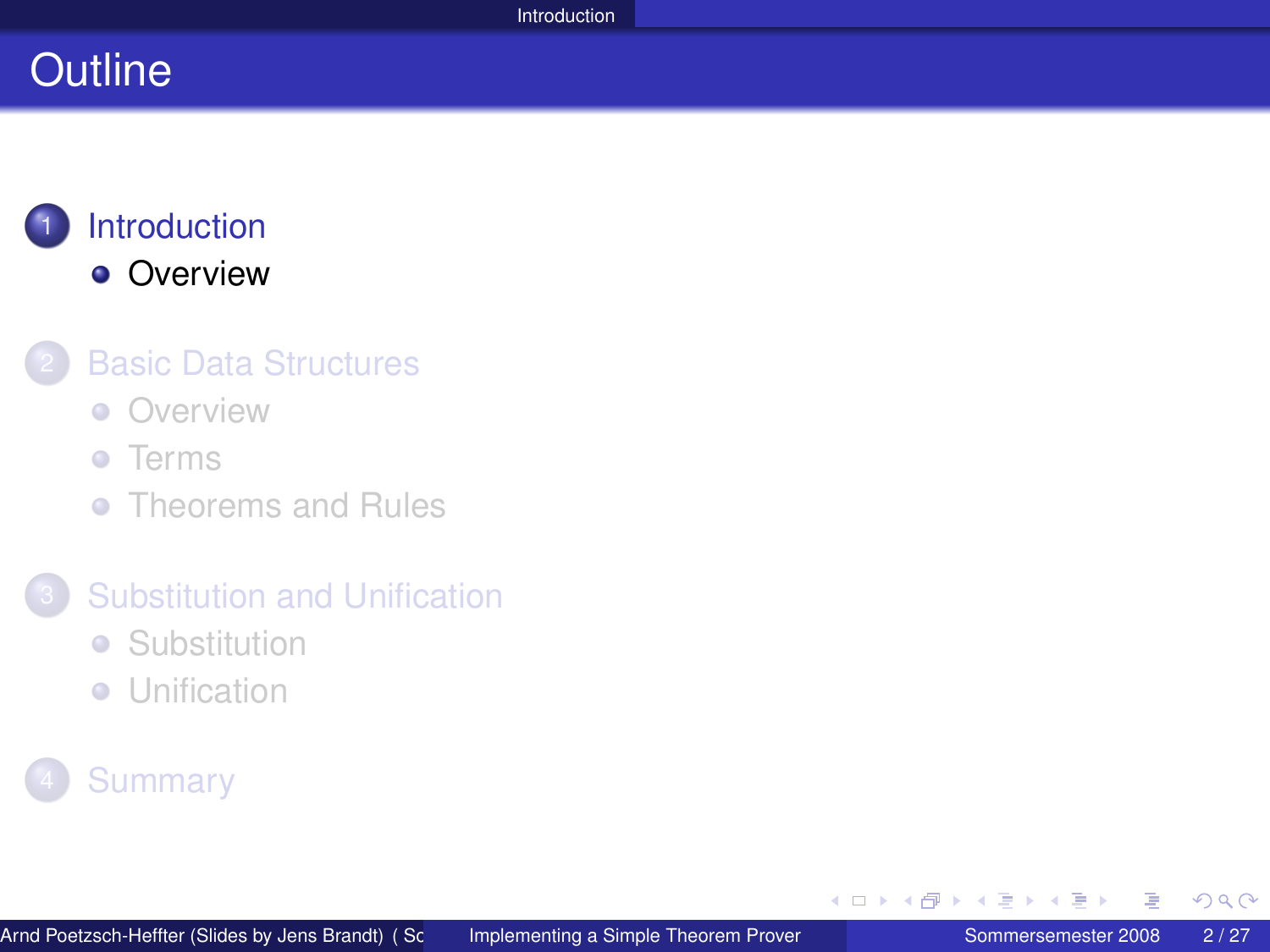### **Overview**

#### Theorem Prover

- theorem prover implements a proof system
- used for proof checking and automated theorem proving

### Goals

- build your own theorem prover for propositional logic
- understanding the fundamental structure of a theorem prover

<span id="page-2-0"></span>イロト イ母 トイヨ トイヨト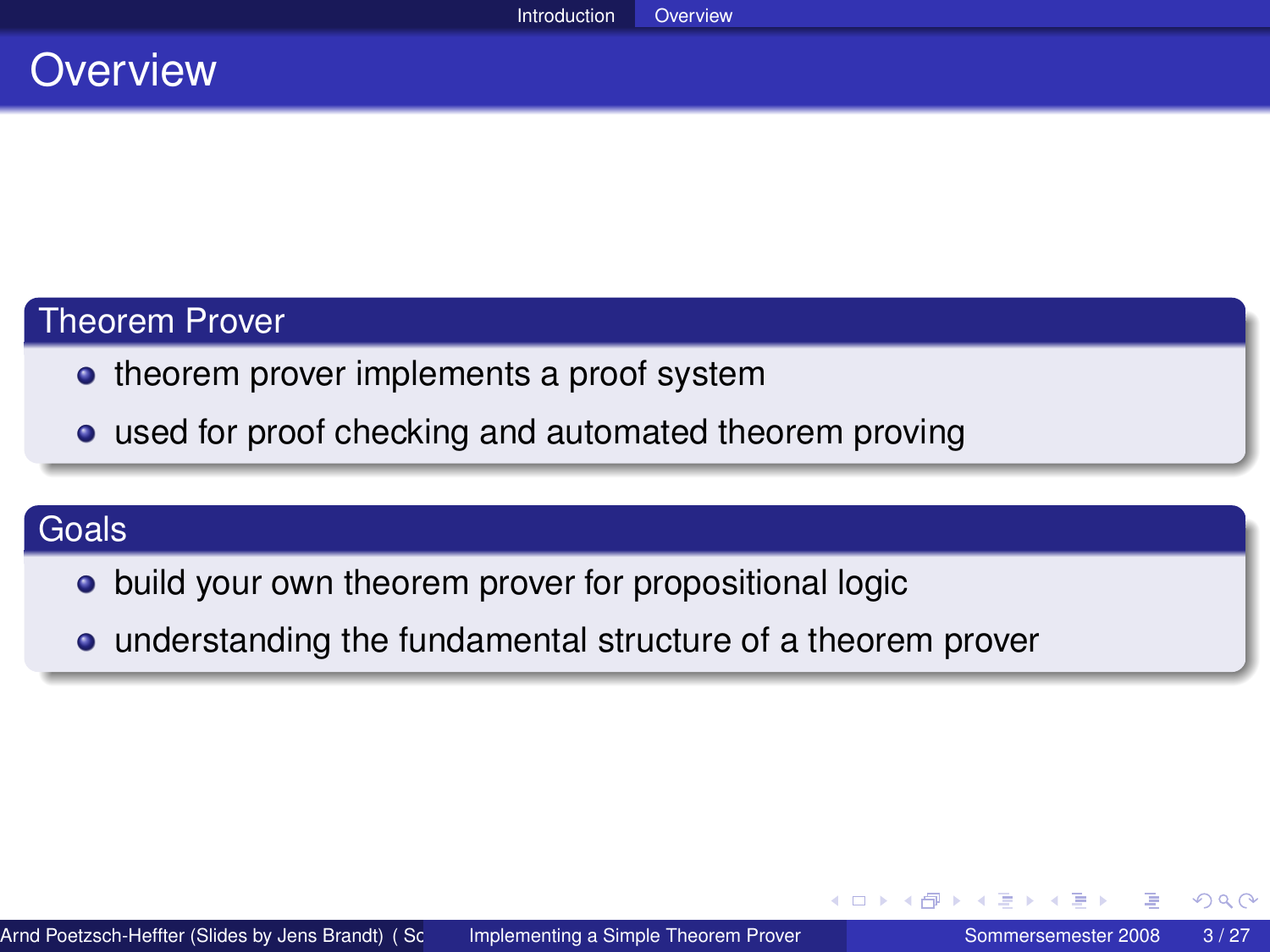# **Outline**

# **[Introduction](#page-1-0)**

[Overview](#page-2-0)  $\bullet$ 

### 2 [Basic Data Structures](#page-3-0)

- **[Overview](#page-4-0)**
- **•** [Terms](#page-5-0)
- [Theorems and Rules](#page-10-0)

### **[Substitution and Unification](#page-16-0)**

- **•** [Substitution](#page-17-0)
- **•** [Unification](#page-22-0)

### **[Summary](#page-25-0)**

<span id="page-3-0"></span>目

4 0 F  $\mathcal{A}$ A + + 3 +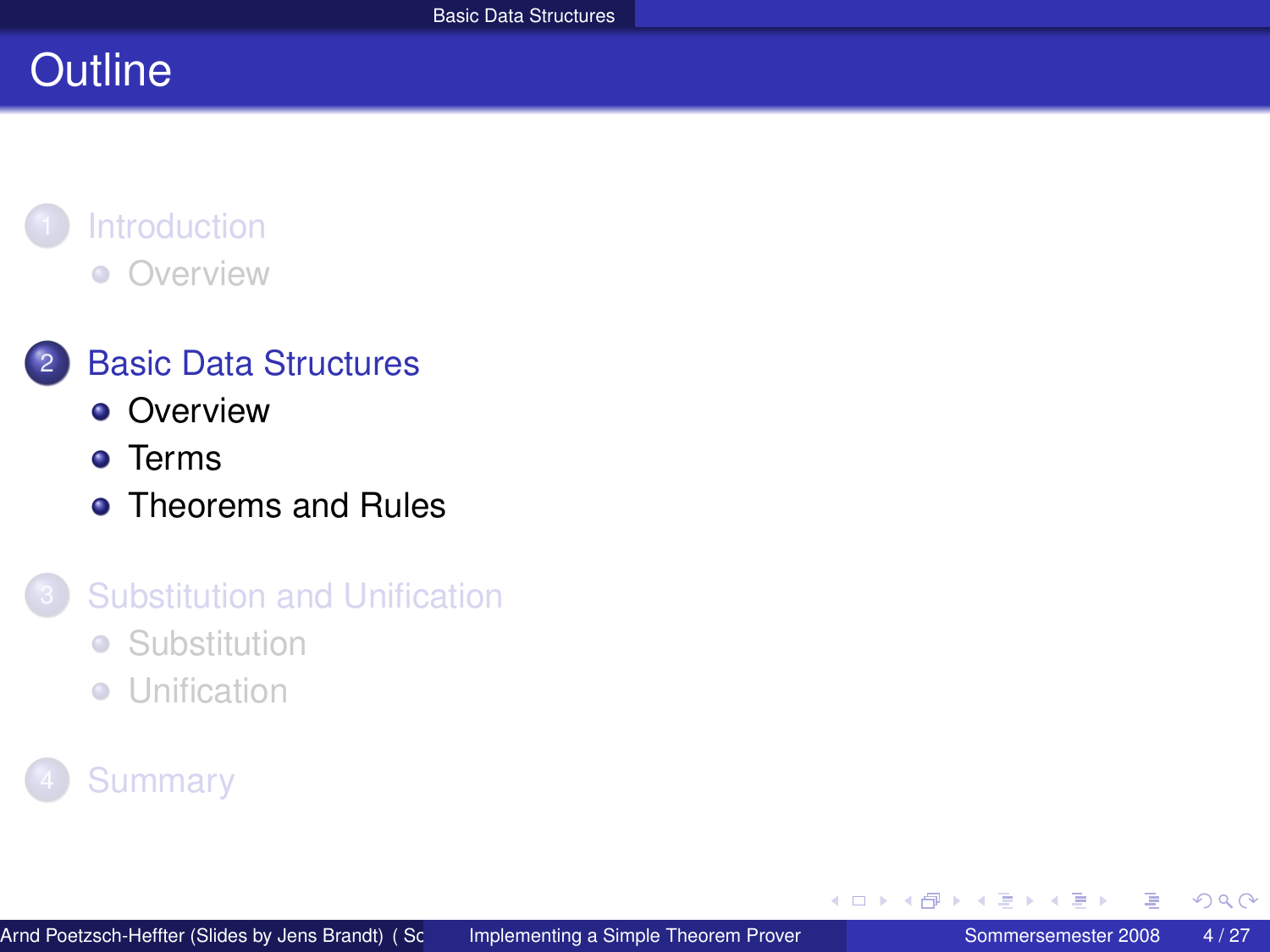

#### Data Types of a Theorem Prover

- **o** formulas, terms and types
- axioms and theorems
- deduction rules
- **•** proofs

<span id="page-4-0"></span>扂

∢ 重 ≯

4 0 8 4

A + + 3 +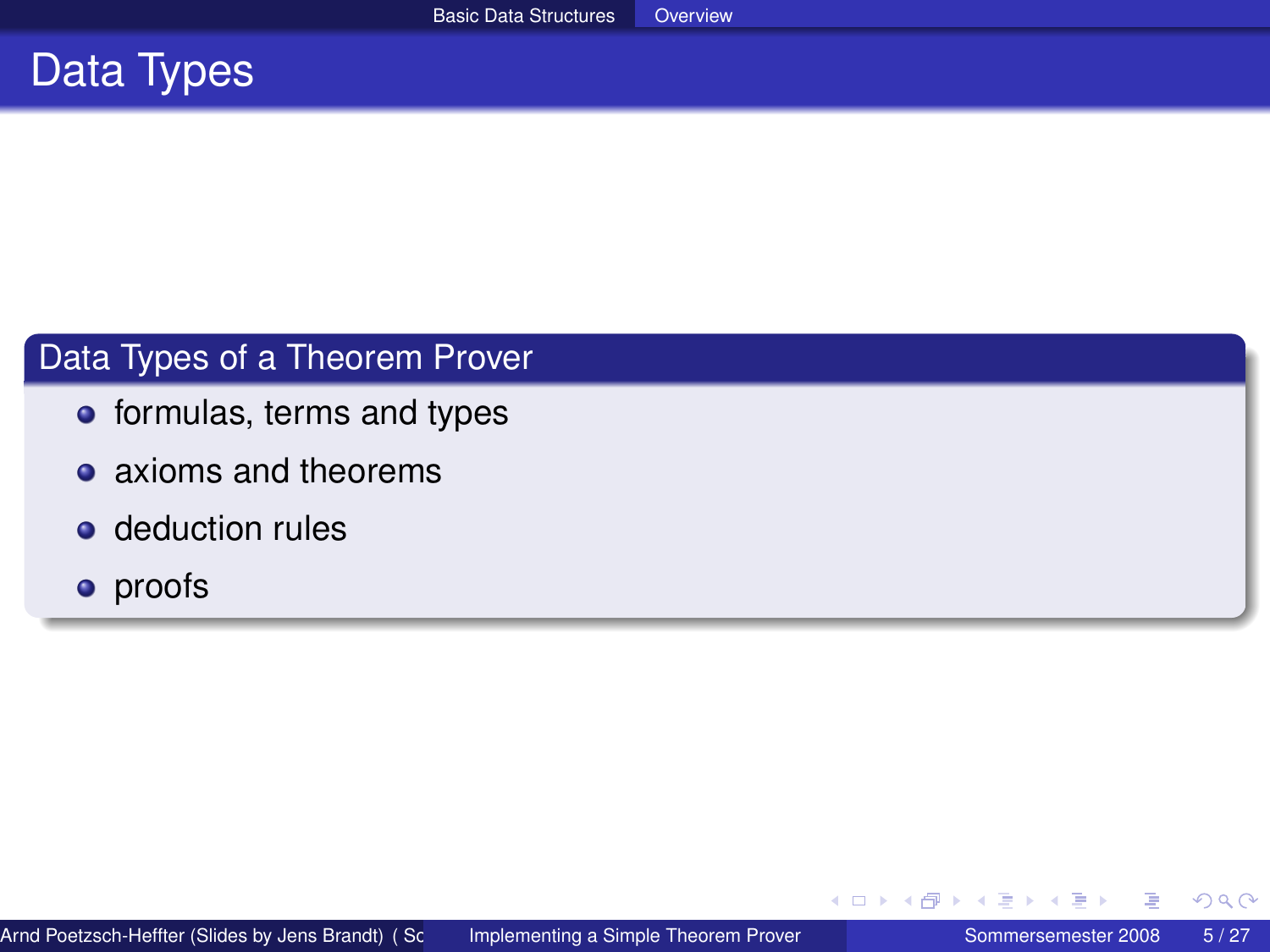# Formulas, Terms and Types

#### Propositional Logic

- $\bullet$  each term is a formula
- $\bullet$  each term has the type  $\mathbb B$

#### Data Type Definition

```
datatype Term =
    Variable of string |
    Constant of bool |
   Negation of Term |
    Conjunction of Term ∗ Term |
    Disjunction of Term ∗ Term |
    Implication of Term ∗ Term;
```
<span id="page-5-0"></span>∢ ロ ▶ ∢ 御 ▶ ∢ ヨ ▶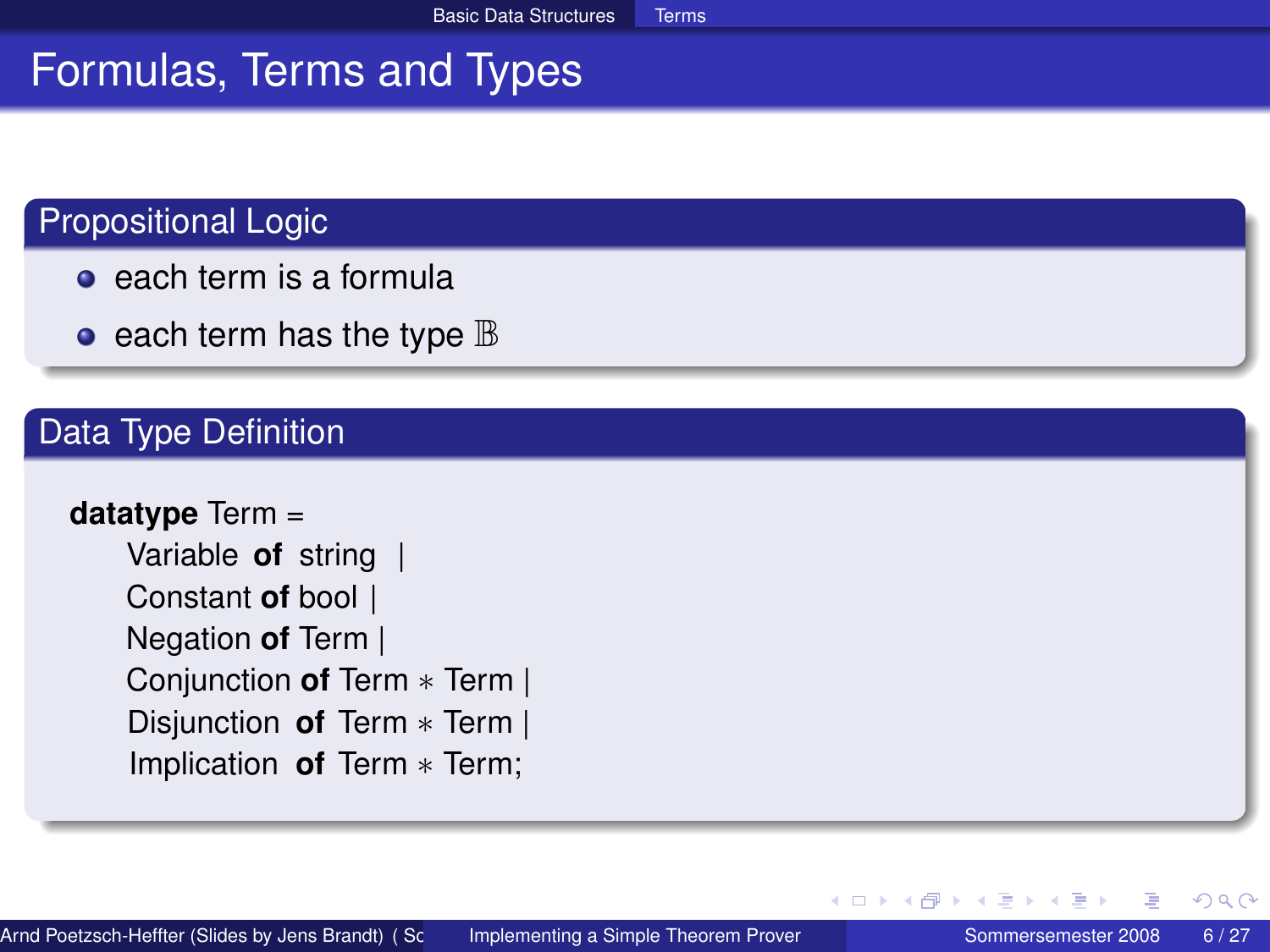# Syntactical Operations on Terms

#### Determining the Topmost Operator

```
fun is Var (Variable x) = true
  \vert isVar = false;
fun isConst (Constant b) = true
  | isConst = false;
fun isNeg (Negation t1) = true
  | isNeg = false;
fun isCon (Conjunction (t1, t2)) = true
  | isCon = false;
fun isDis (Disjunction (t1, t2)) = true
    isDis = false;
fun islmp (Implication (t1, t2)) = true
  | is\mathsf{Imp} = \mathsf{false} ;
```
イロト イ母 トイヨ トイヨ トー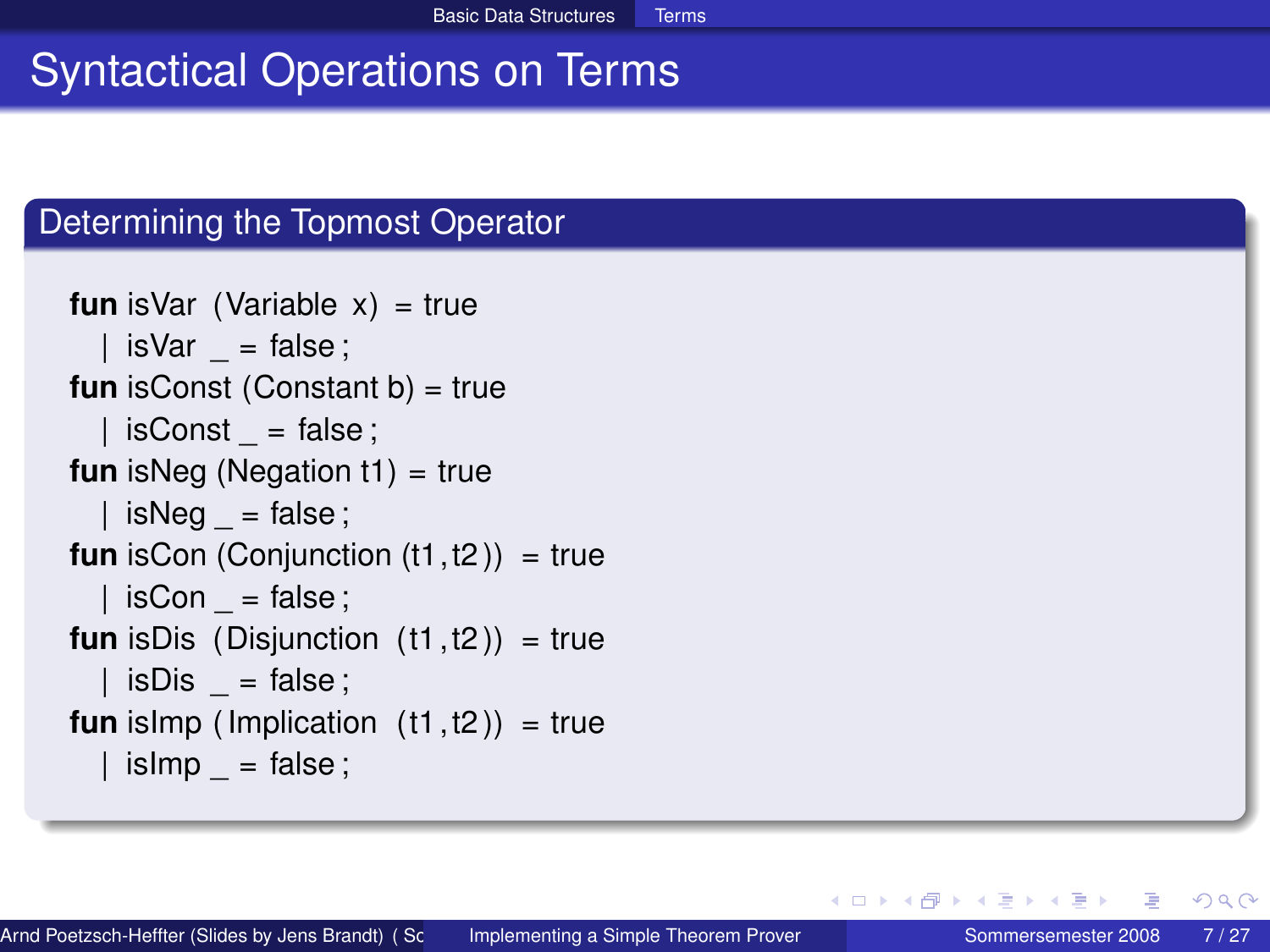# Syntactical Operations on Terms

### **Composition**

• combine several subterms with an operator to a new one

#### Composition of Terms

**fun** mkVar s1 = Variable s1: **fun** mkConst b1 = Constant b1: **fun** mkNeg  $t1$  = Negation  $t1$ ; **fun** mkCon  $(t1,t2)$  = Conjunction $(t1,t2)$ ; **fun** mkDis  $(t1,t2)$  = Disjunction  $(t1, t2)$ ; **fun** mklmp  $(t1,t2) =$  Implication  $(t1, t2)$ ;

つへへ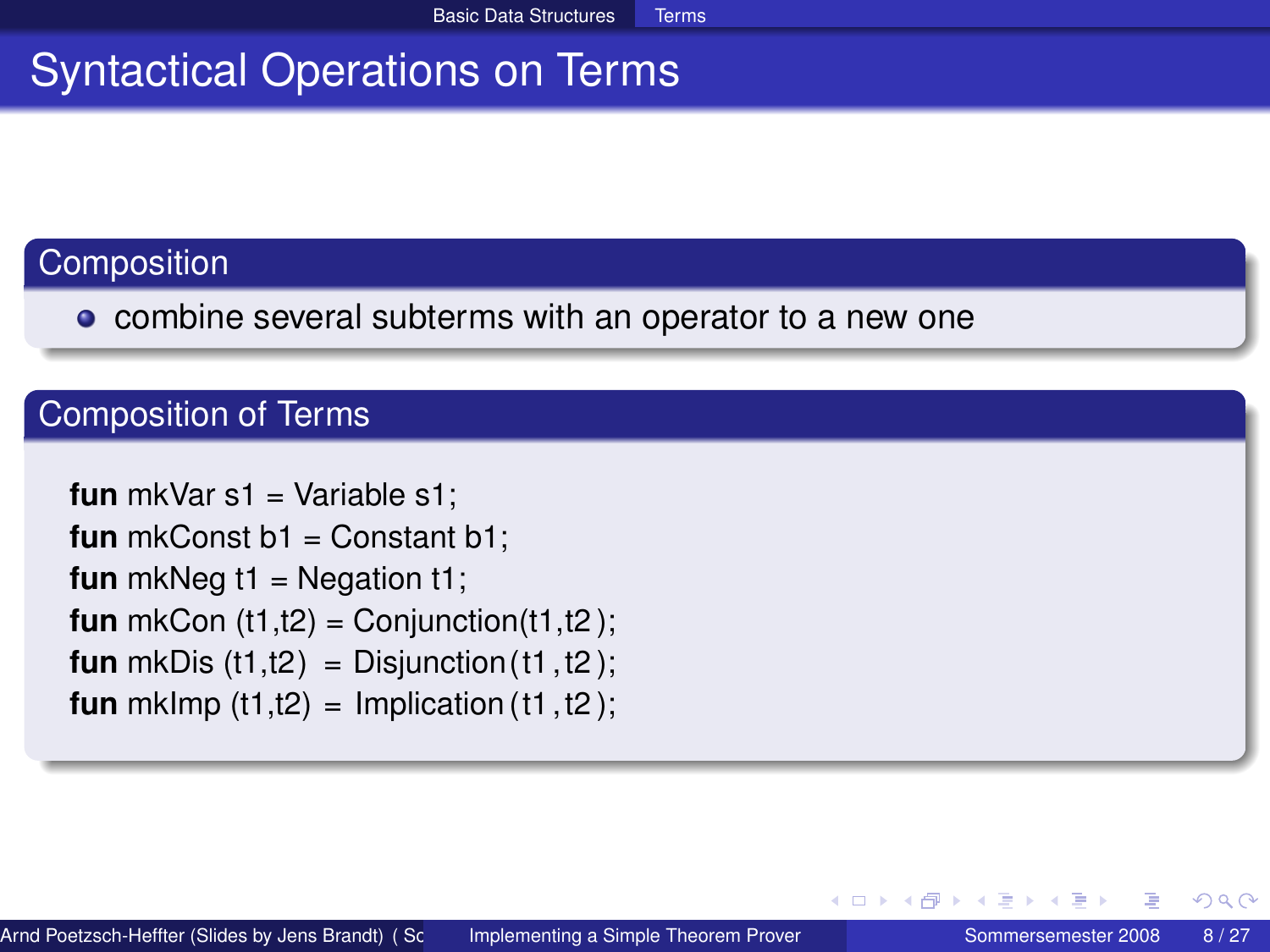# Syntactical Operations on Terms

#### **Decomposition**

**o** decompose a term

#### Decomposition of Terms

#### **exception** SyntaxError;

```
fun destNeg (Negation t1) = t1
    | destNeg _ = raise SyntaxError ;
fun destCon (Conjunction (t1,t2)) = (t1,t2)| destCon _ = raise SyntaxError ;
fun destDis (Disjunction (t1, t2)) = (t1, t2)| destDis _ = raise SyntaxError ;
fun destImp (Implication (t1, t2)) = (t1, t2)destImp = raise SyntaxError ;
```
Ξ

 $2Q$ 

K ロ ▶ K 御 ▶ K 唐 ▶ K 唐 ▶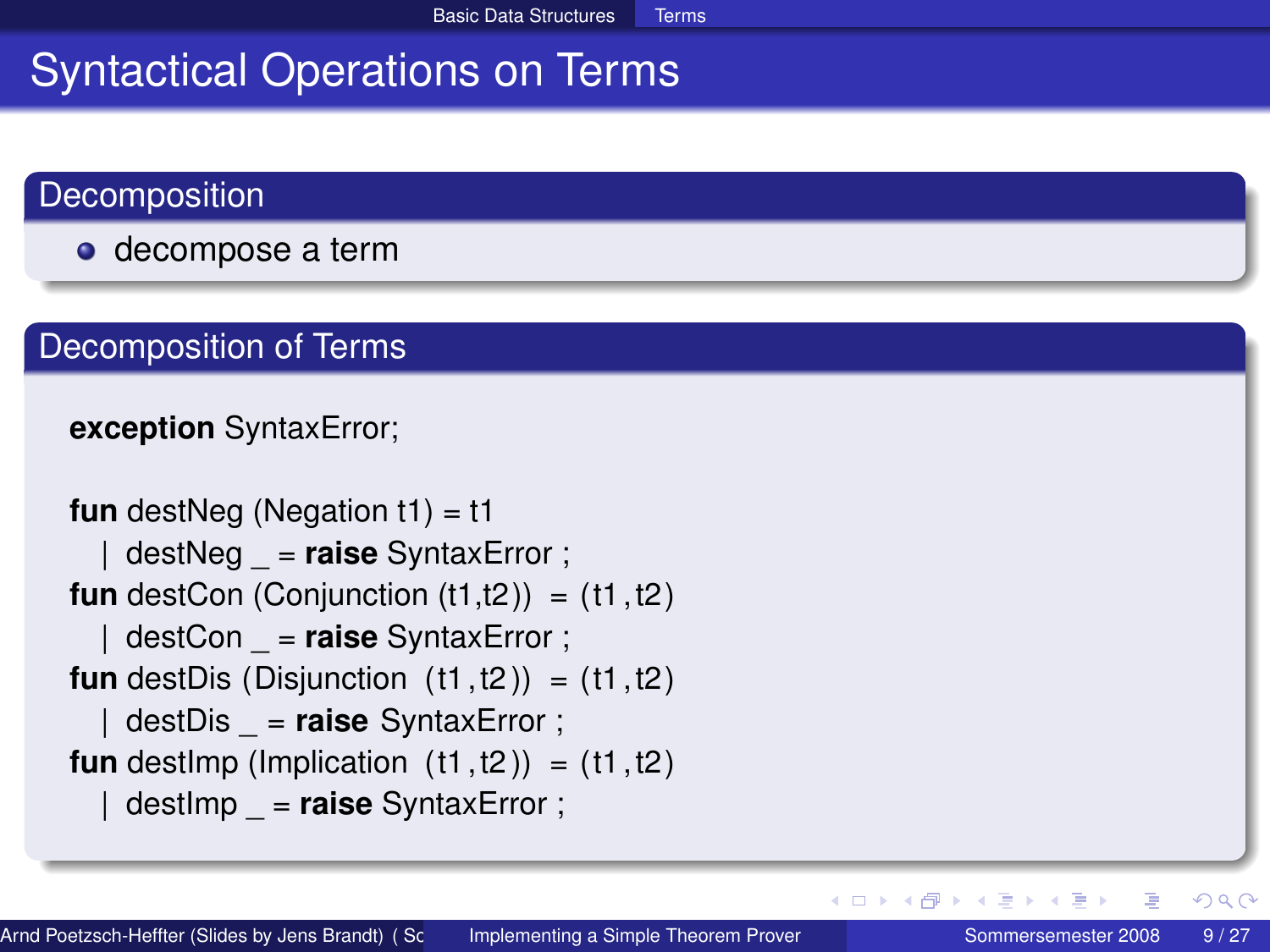# Term Examples

#### Example (Terms)

$$
\bullet \ \ t_1 = a \wedge b \vee \neg c;
$$

• 
$$
t_2 = \text{true} \land (x \land y) \lor \neg z;
$$

$$
\bullet \ \ t_3 = \neg((a \vee b) \wedge \neg c)
$$

```
val t1 = Disjunction (Conjunction (Variable "a", Variable "b"),
                      Negation(Variable "c") );
```

```
val t2 = Disjunction (
```

```
Conjunction( Constant true,
```

```
Conjunction (Variable "x",Variable "y" )),
```

```
Negation(Variable "z" ));
```

```
val t3 = Negation(Conjunction(
```

```
Disjunction (Variable "a",Variable "b" ),
```

```
Negation(Variable "c" )));
```
イロト イ母 トイヨ トイヨト

 $QQ$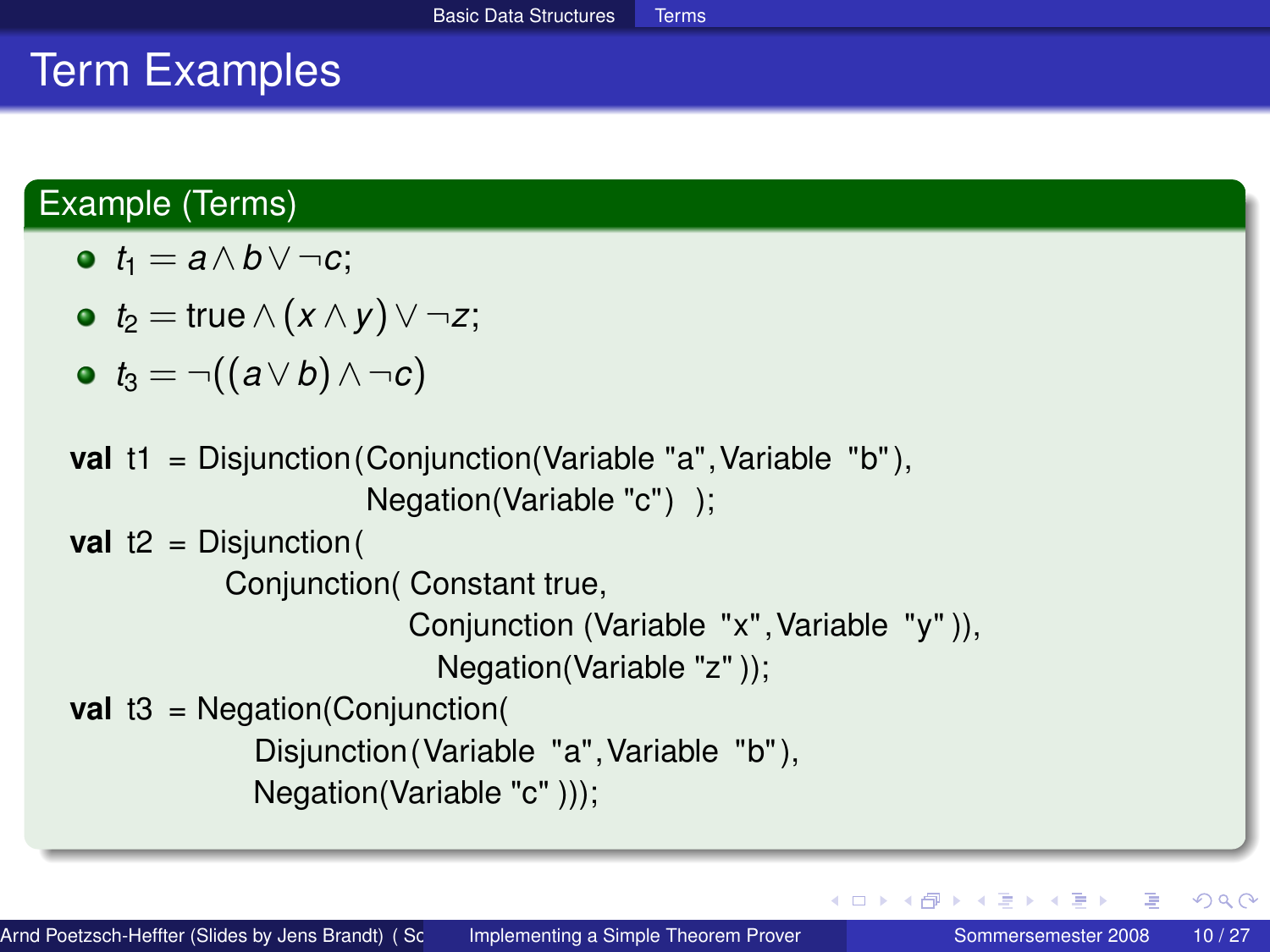### **Theorems**

#### Data Type Definition

**datatype** Theorem = Theorem **of** Term list ∗ Term;

#### Syntactical Operations

<span id="page-10-0"></span>**fun** assumptions (Theorem (assums,concl)) = assums; **fun** conclusion (Theorem (assums,concl)) = concl; **fun** mkTheorem(assums,concl) = Theorem(assums,concl); **fun** destTheorem (Theorem (assums,concl)) = (assums,concl);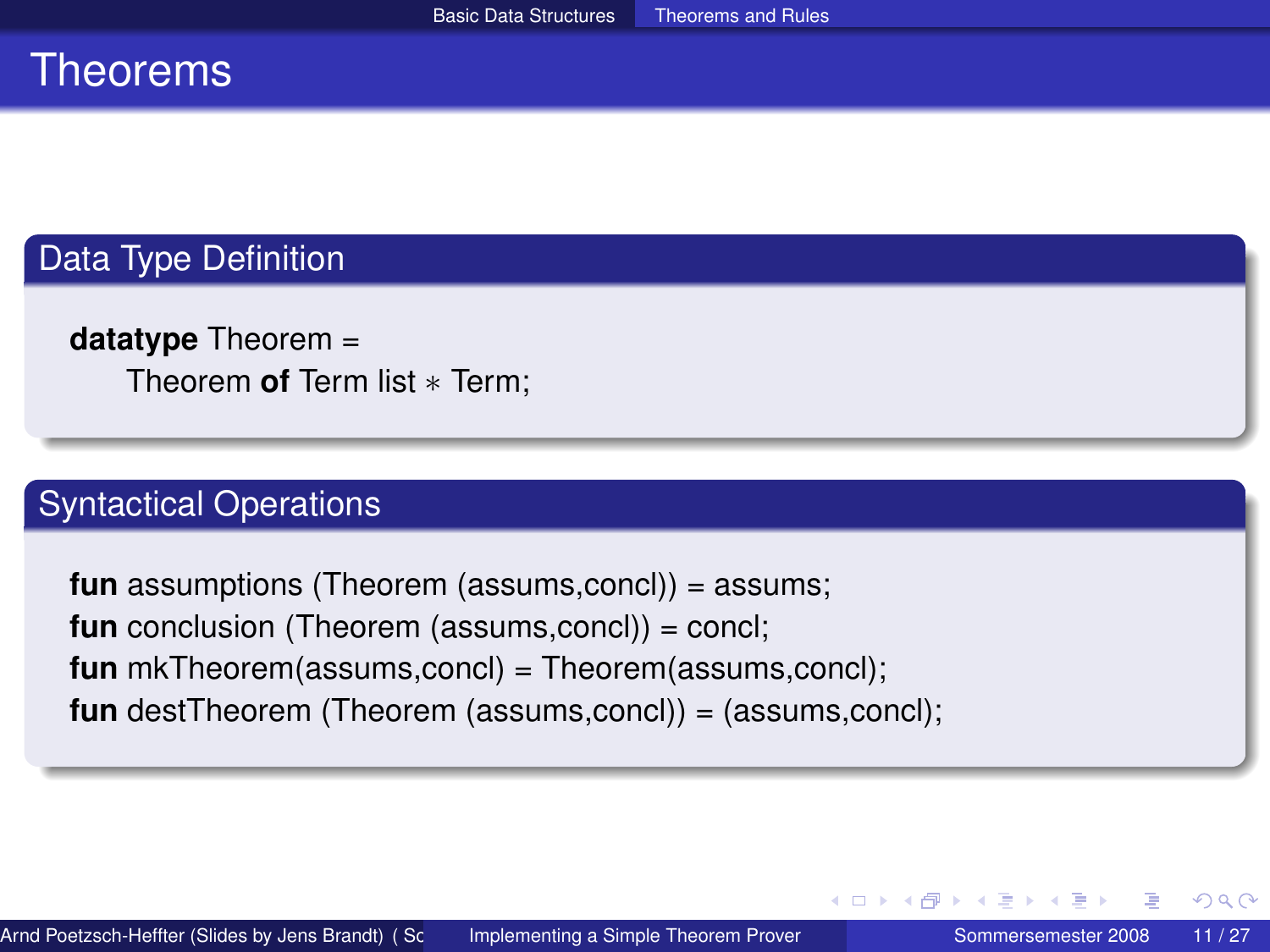

### Data Type Definition

**datatype** Rule = Rule **of** Theorem list ∗ Theorem;

扂

イロト (個) (注) (注)

 $299$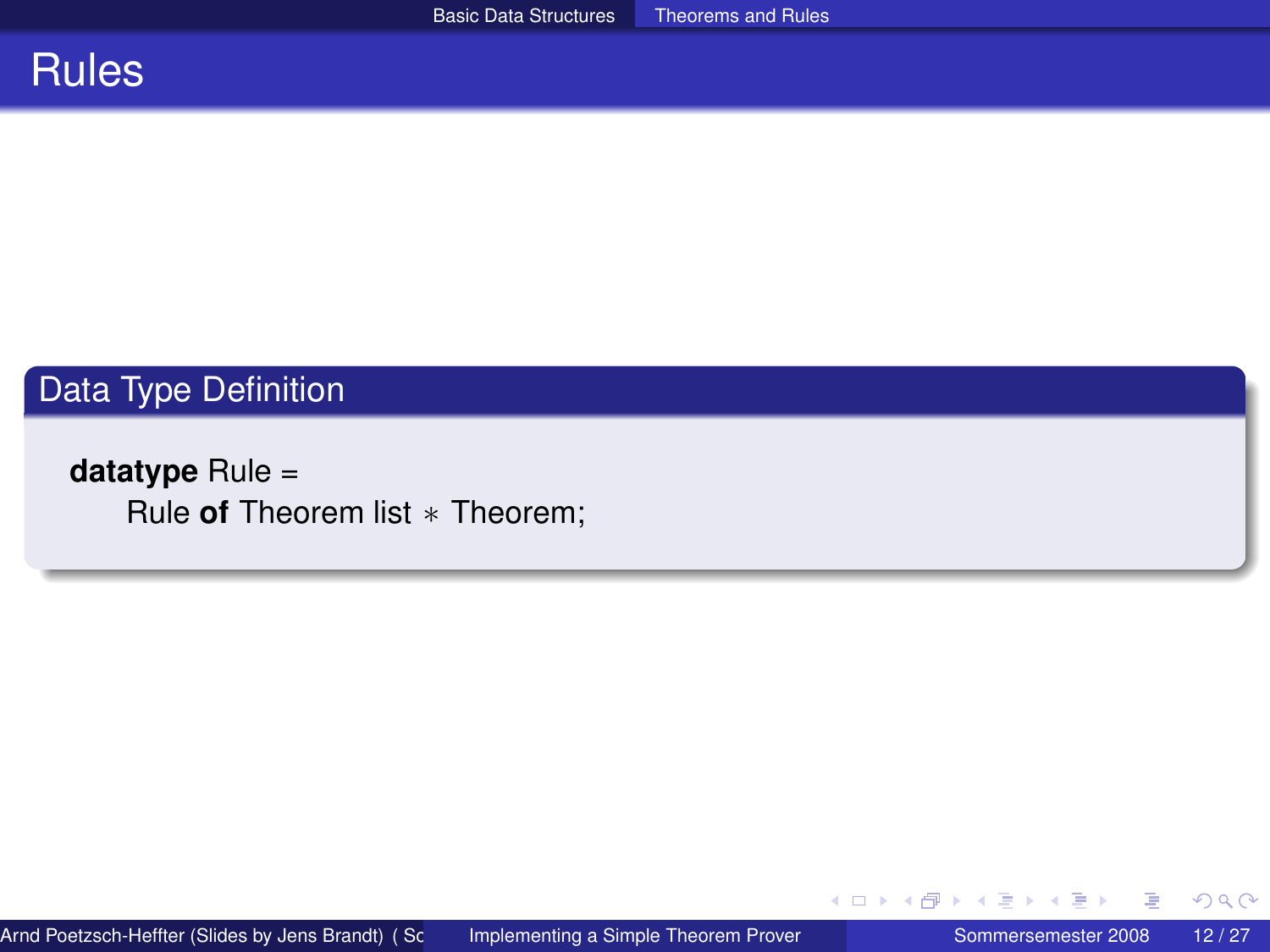### Application of Rules

**•** form a new theorem from several other theorems

### Application (Version 1)

```
exception DeductionError;
```

```
fun applyRule rule thms =
    let
        val Rule (prem, concl) = rule
   in
        if prem=thms then concl else raise DeductionError end;
```
イヨト

∢ □ ▶ ∢ 何 ▶ ∢ ∃ ▶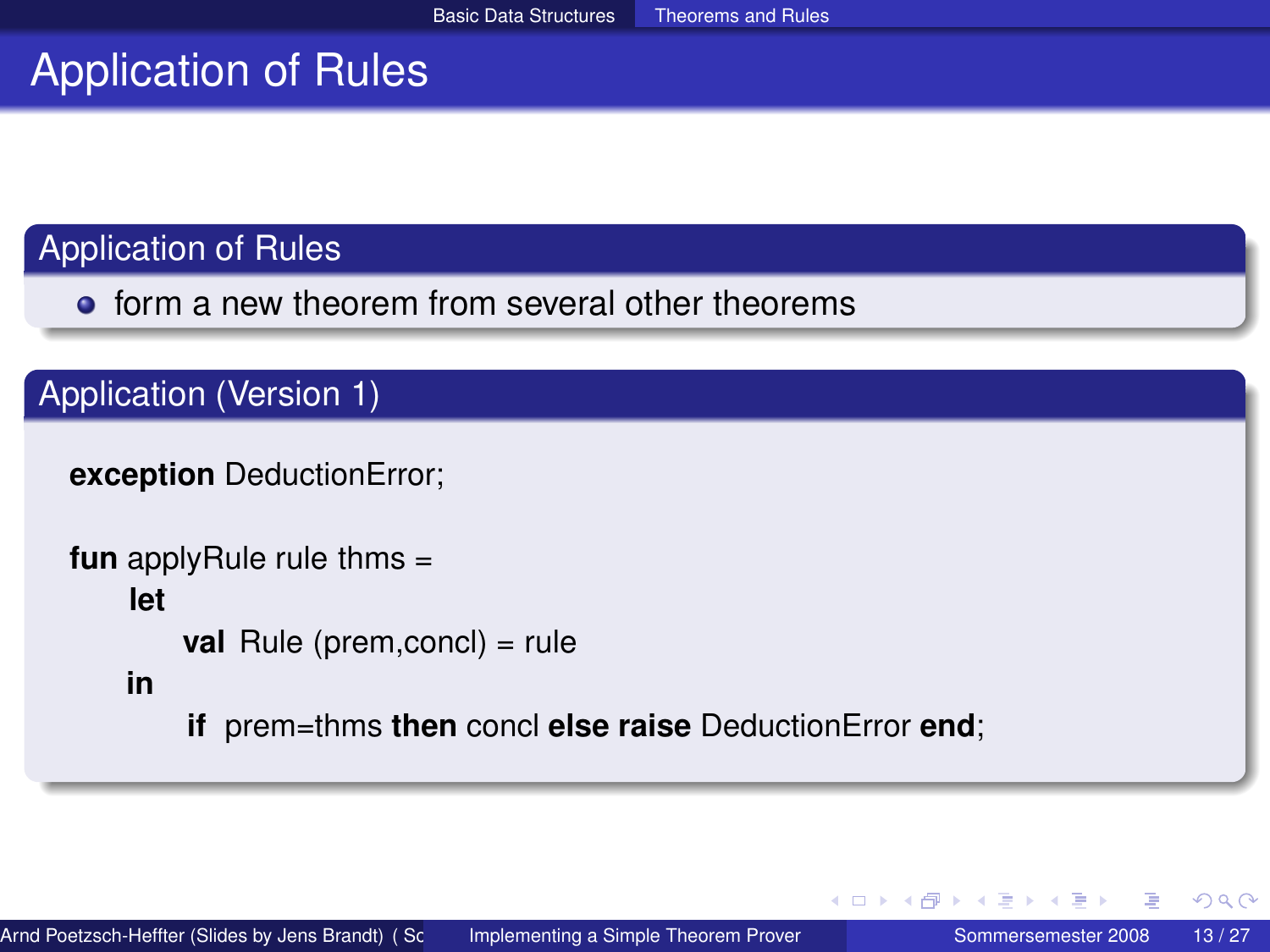### Application of Rules

- **•** premises and given theorems do not need to be identical
- **•** premises only need to be in the given theorems

### Application (Version 2)

```
fun mem x \vert \vert = false
    mem x (h::t) = (x=h) orelse (contains t x);
fun sublist [1 \ 12 = truesublist (h1::t1) |2 = (contains 12 h1) andalso (sublist t1 |2);
fun applyRule rule thms =
     let
        val Rule (prem,concl) = rule
     in
        if sublist prem thms then concl else raise DeductionError end;
```
 $2Q$ 

K ロ ▶ K 御 ▶ K 唐 ▶ K 唐 ▶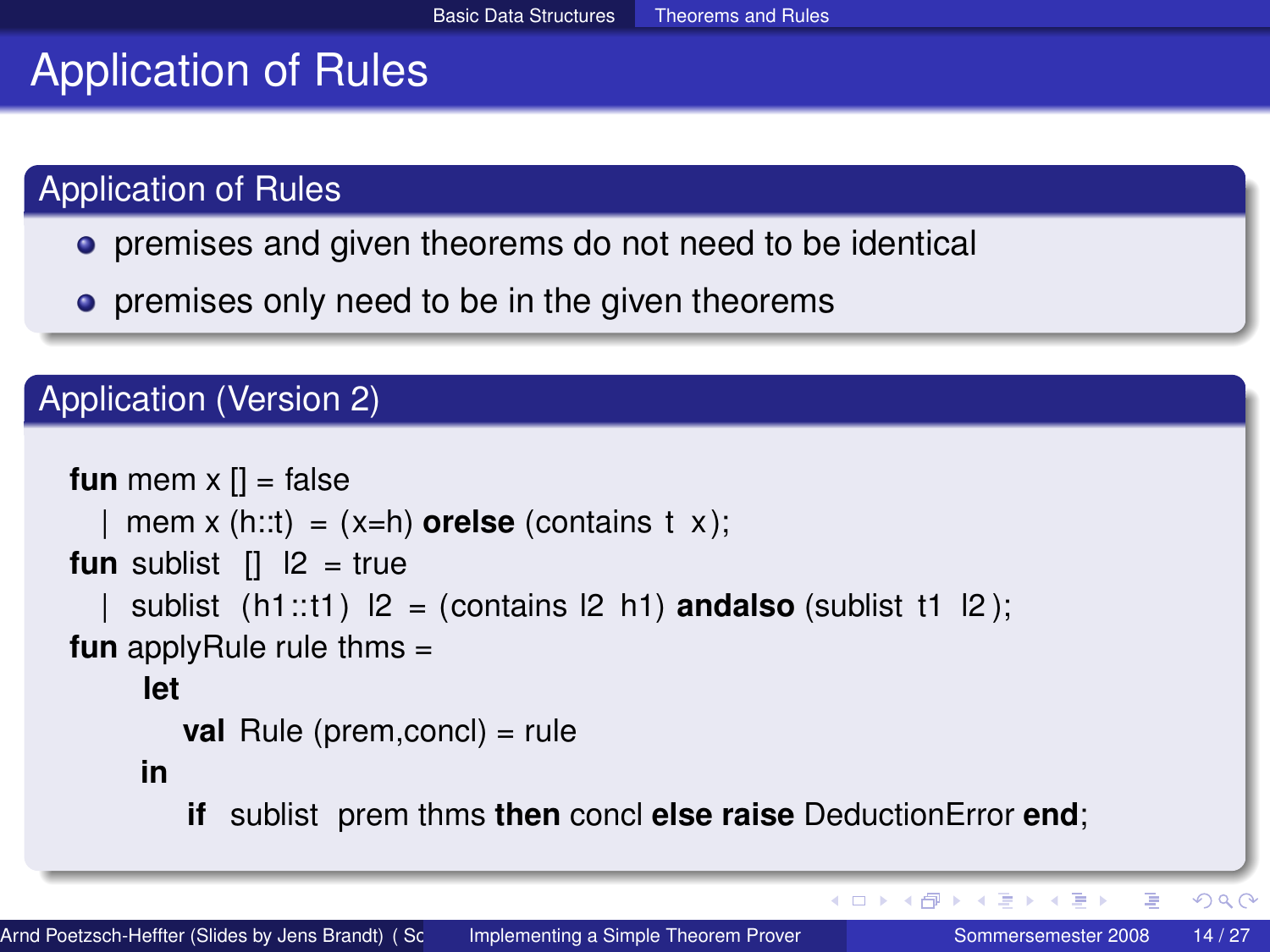#### Example (Rule Application)

```
val axiom1 = Theorem( [], (Variable "a"));
val axiom2 = Theorem( [], Implication((Variable "a"),(Variable "b")));
val axiom3 = Theorem( [], Implication((Variable "b"),(Variable "c")));
```

```
val modusPonens =
    Rule(
        [Theorem( [], Implication ((Variable "a" ),( Variable "b" )) ),
         Theorem( [], (Variable "a") )]
    ,
        Theorem( [], (Variable "b") )
    );
```
K ロ ト K 何 ト K ヨ ト K ヨ ト …

 $QQ$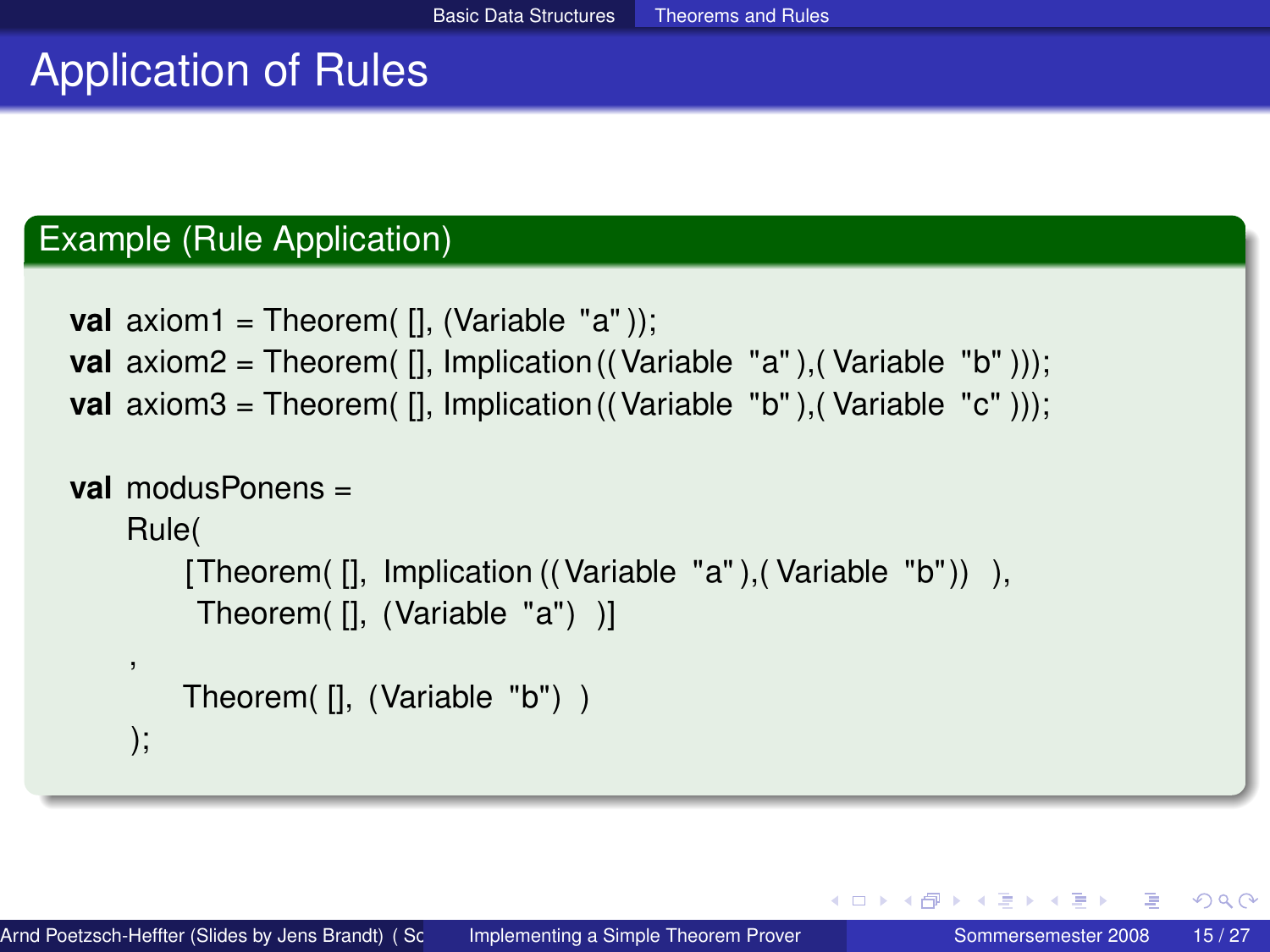#### Example (Rule Application)

**val** thm1 = applyRule modusPonens [axiom1,axiom2]; **val** thm2 = applyRule modusPonens [thm1,axiom3];

#### Problem

- axioms and rules should work for arbitrary variables
- axiom scheme, rule scheme
- **•** definition of substitution and unification needed

イロト イ母 トイヨ トイヨト

 $QQ$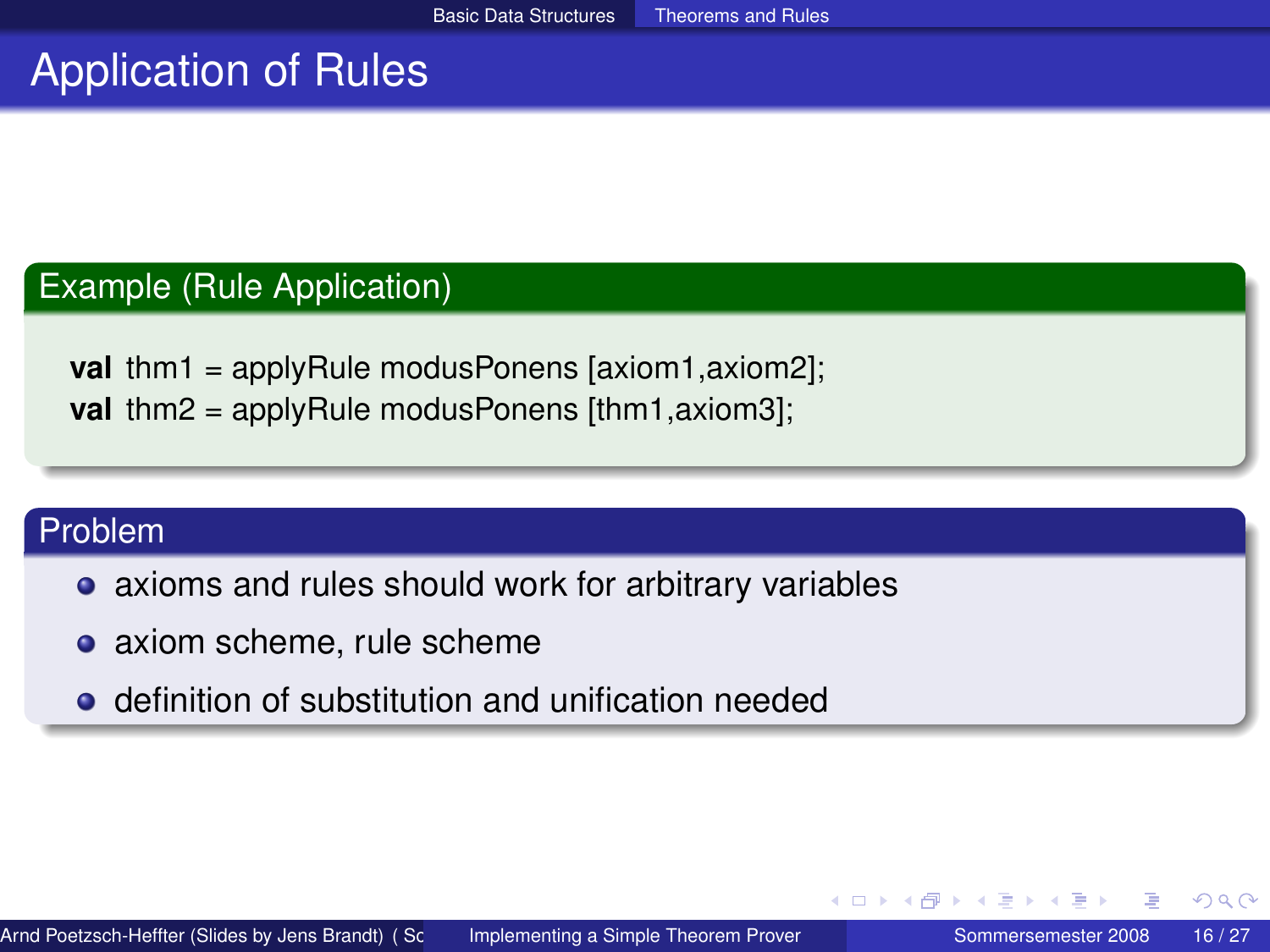# **Outline**

#### **[Introduction](#page-1-0)** [Overview](#page-2-0)  $\bullet$

### **[Basic Data Structures](#page-3-0)**

- **[Overview](#page-4-0)**
- **o** [Terms](#page-5-0)
- [Theorems and Rules](#page-10-0)

### 3 [Substitution and Unification](#page-16-0)

- **•** [Substitution](#page-17-0)
- **•** [Unification](#page-22-0)

### **[Summary](#page-25-0)**

<span id="page-16-0"></span>重

 $\leftarrow$ 

 $\mathbf{F} = \mathbf{d}$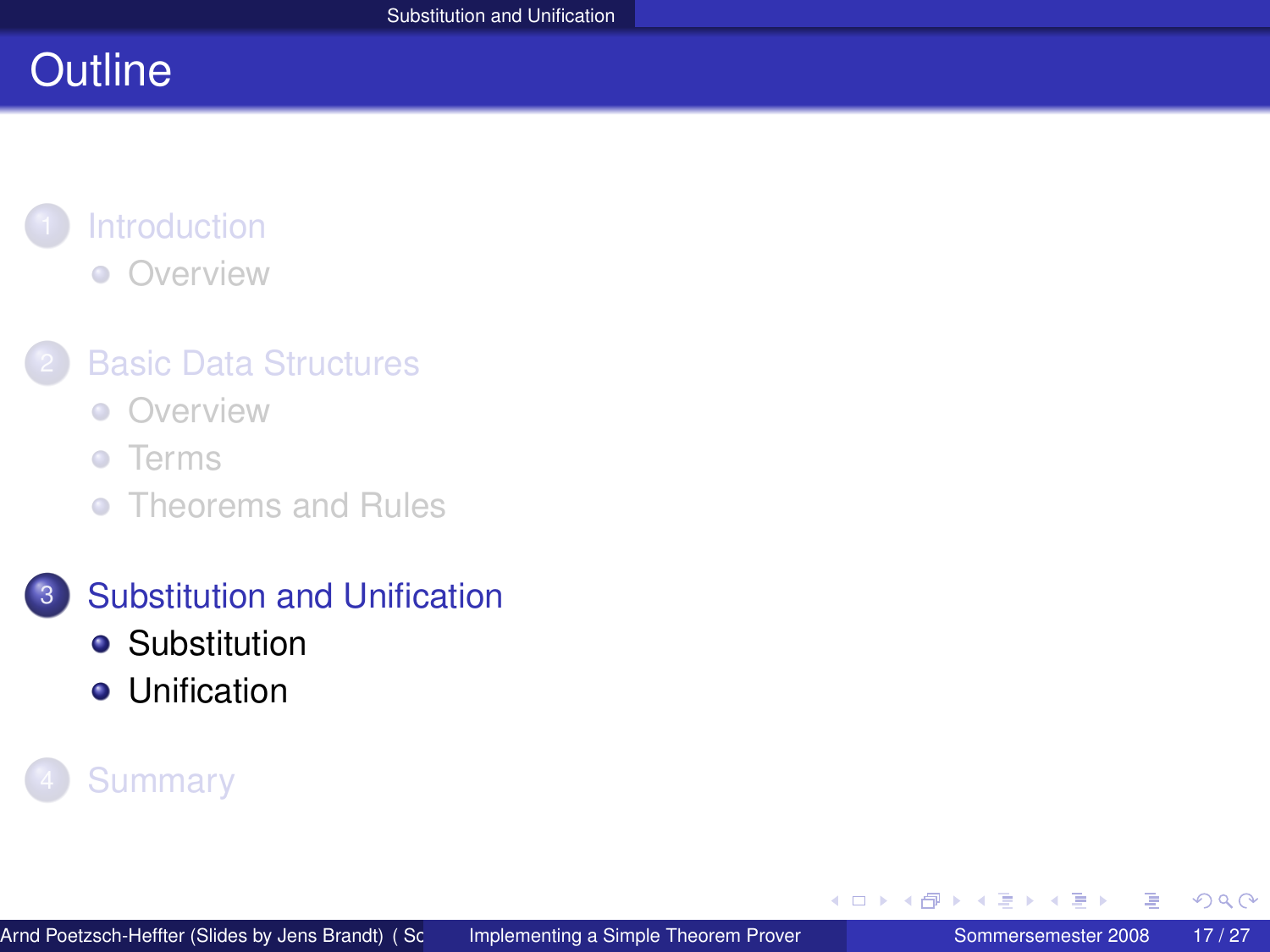# Support Functions

#### Support Functions

```
fun insert x \perp = if mem x \perp then \parallel else x :: \perp;
```

```
fun assoc \begin{bmatrix} 1 \\ 0 \\ 0 \end{bmatrix} a = NONE
    assoc ((x,y):: t) a = if (x=a) then SOME y else assoc t a;
fun occurs v (w as Variable \rightarrow = (v=w)
    occurs v (Constant b) = falseoccurs v (Negation t) = occurs v t
    occurs v (Conjunction (t1, t2)) = occurs v t1 orelse occurs v t2
    occurs v (Disjunction (t1, t2)) = occurs v t1 orelse occurs v t2
```
 $occurs v$  (Implication  $(t1, t2)$ ) = occurs v t1 **orelse** occurs v t2;

<span id="page-17-0"></span>イロト イ母 トイヨ トイヨ トーヨ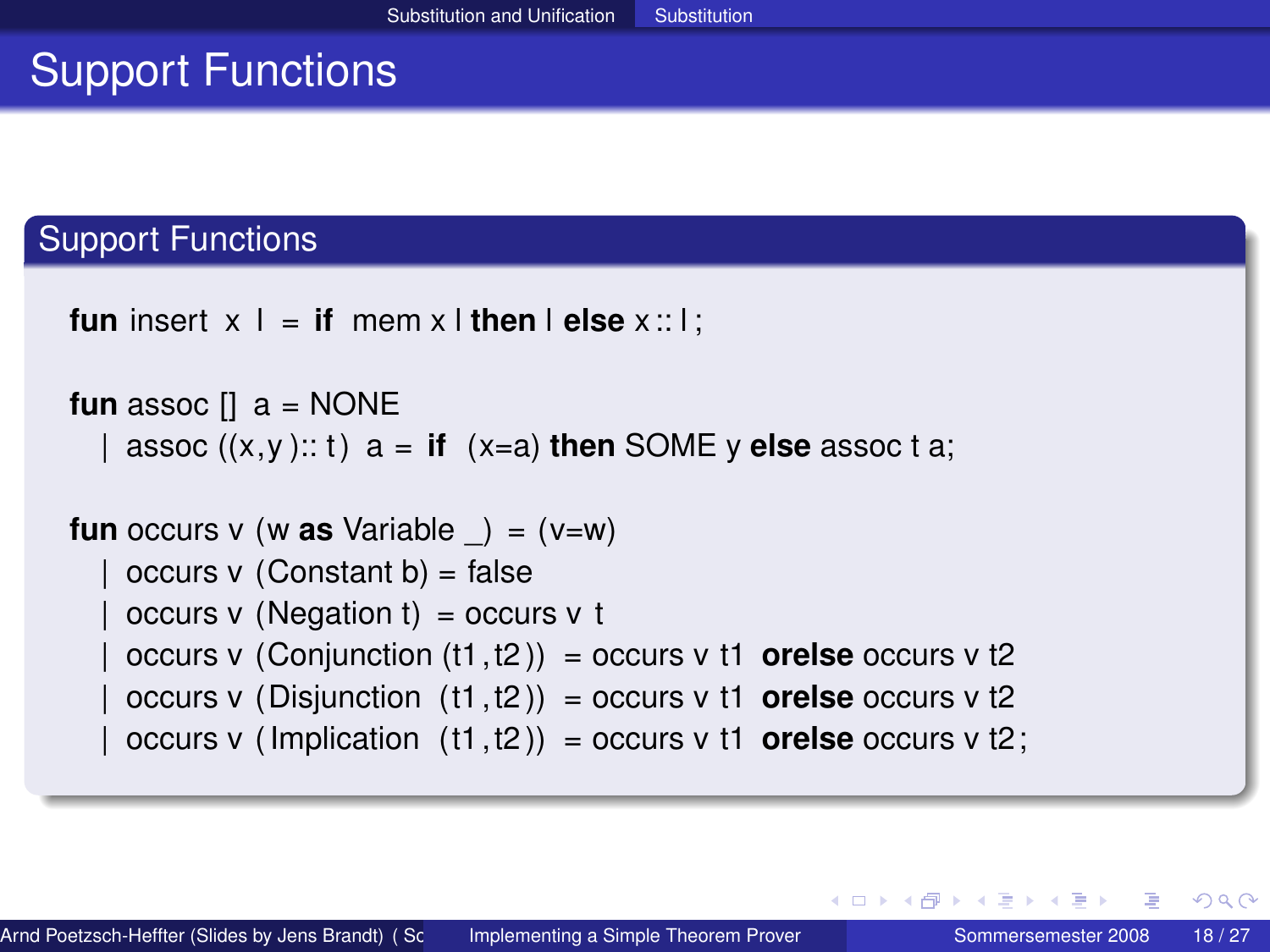# **Substitution**

#### **Substitution**

```
fun subst theta (v as Variable ) =
            (case assoc theta v of NONE => v | SOME w => w)
 subst theta (Constant b) = Constant bsubst theta (Negation t) = Negation(subst theta t)
 subst theta (Conjunction (t1, t2)) =
             Conjunction(subst theta t1, subst theta t2 )
 subst theta (Disjunction (t1, t2)) =
             Disjunction (subst theta t1, subst theta t2)
 subst theta (Implication (t1, t2)) =
             Implication (subst theta t1, subst theta t2 );
```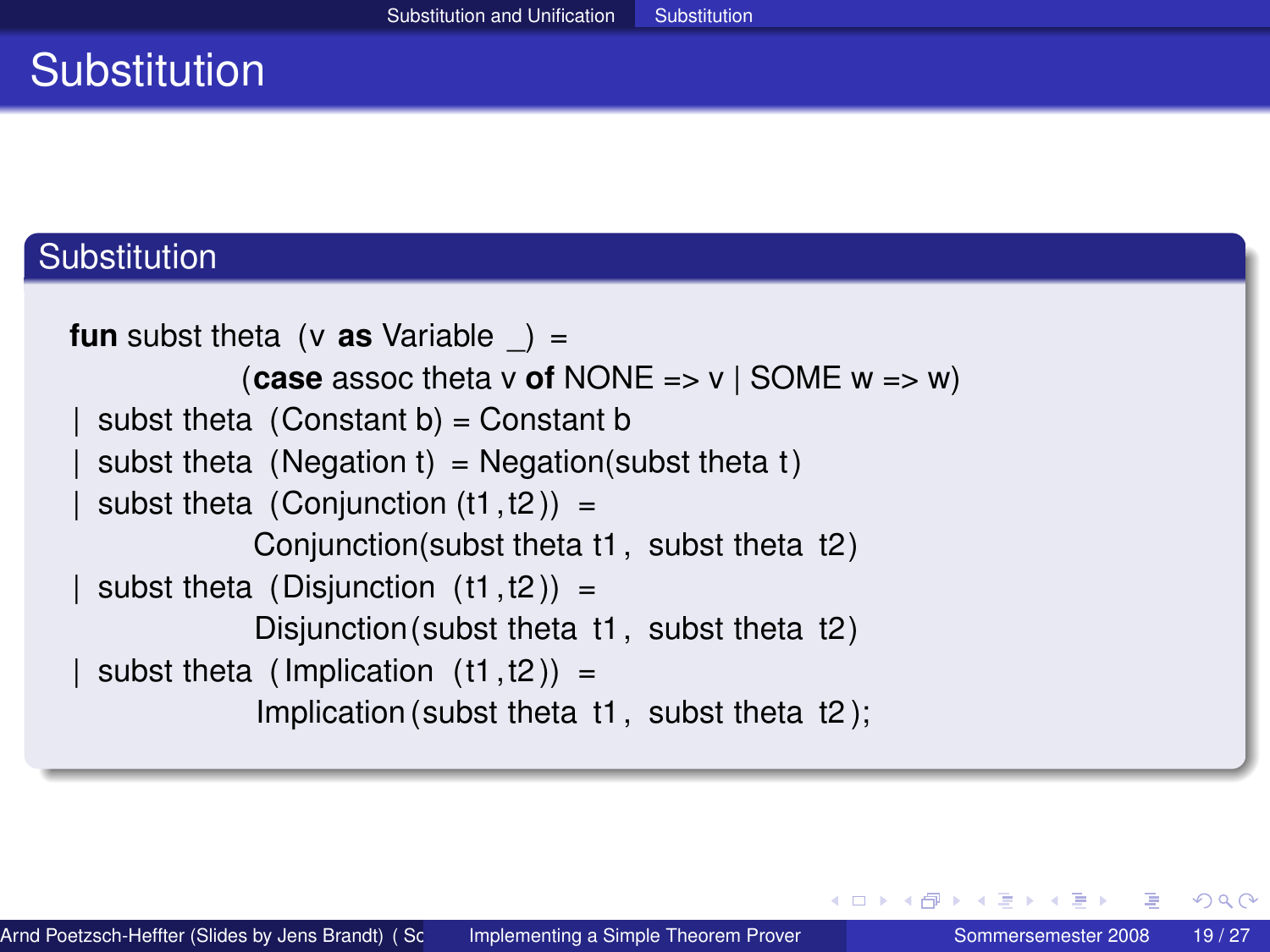### **Substitution**

#### Example (Substitution)

**val** theta1 = [(Variable "a", Variable "b"), (Variable "b", Constant true)];

扂

メロトメ 御 トメ ミトメ ミト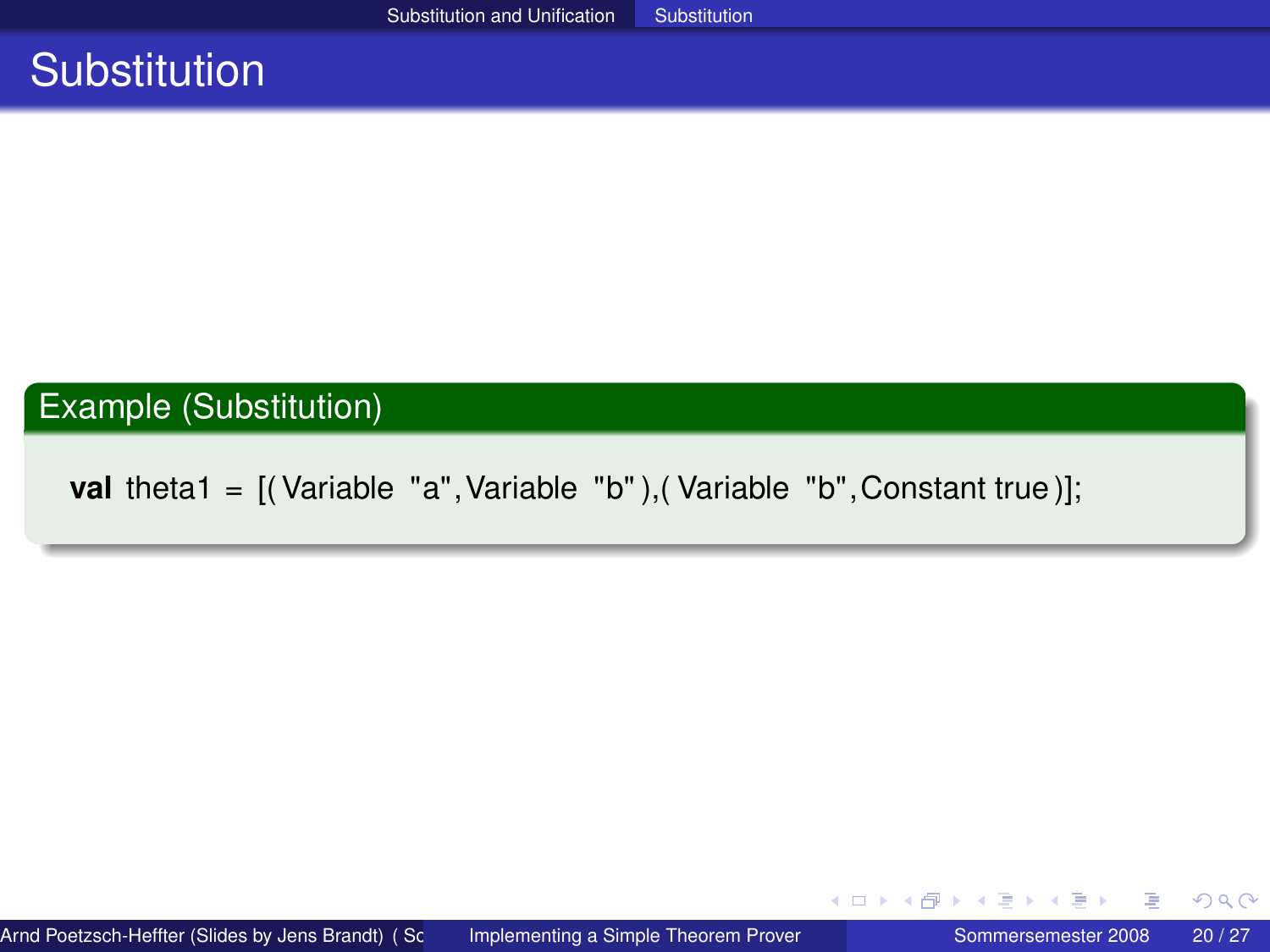# Unification

Definition (Matching)

A term matches another if the latter can be obtained by instantiating the former.

```
matches(M, N) \Leftrightarrow \exists \theta.subst(\theta, M) = N
```
#### Definition (Unifier, Unifiability)

A substitution is a *unifier* of two terms, if it makes them equal.

```
unifier(\theta, M, N) \Leftrightarrow \text{subst}(\theta, M) = \text{subst}(\theta, N)
```
Two terms are unifiable if they have a unifier.

unifiable $(M, N) \Leftrightarrow \exists \theta$ .unifier $(\theta, M, N)$ 

 $QQ$ 

K ロ ▶ K 御 ▶ K 唐 ▶ K 唐 ▶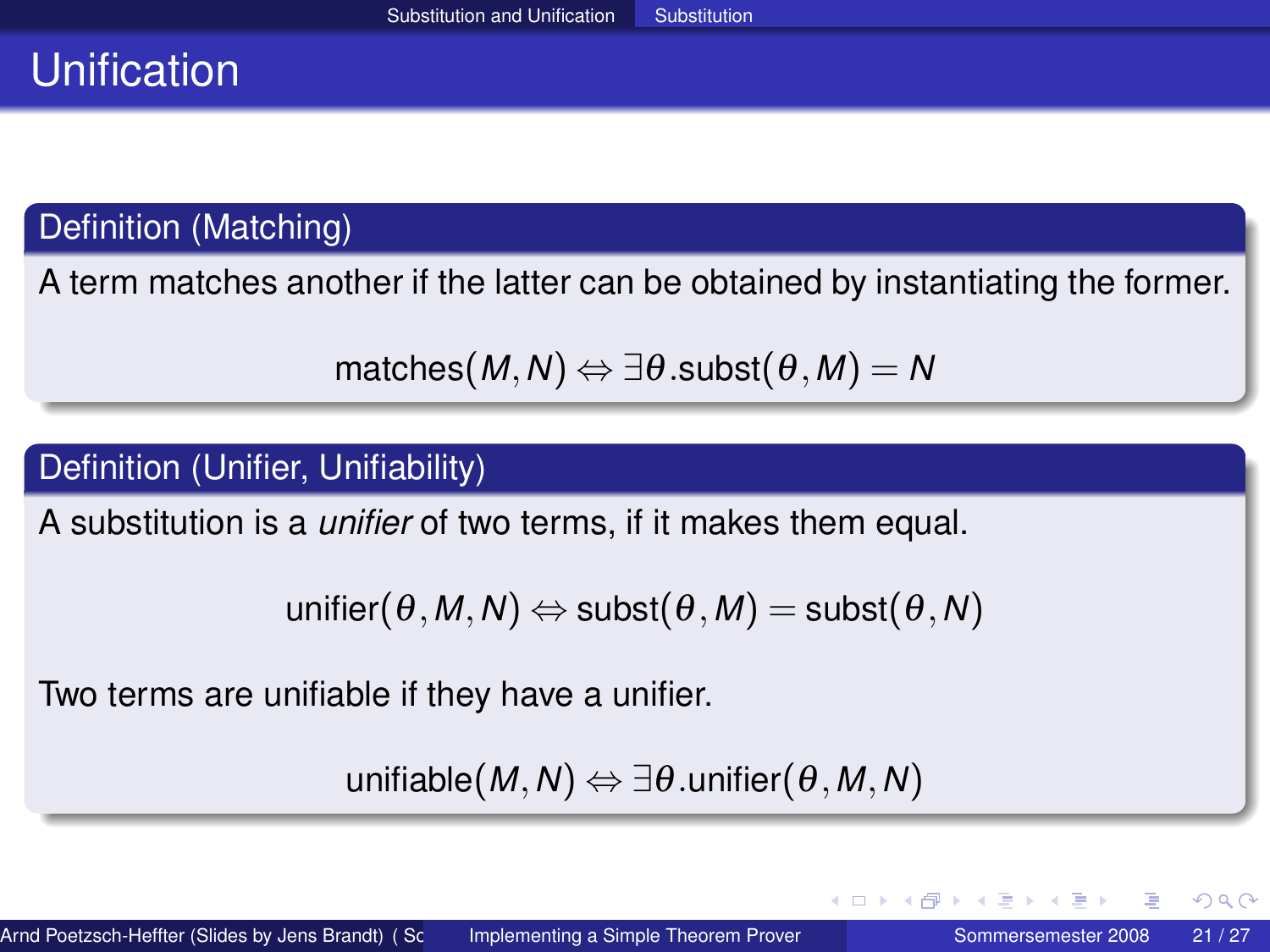# Unification Algorithm

#### General Idea

- traverse two terms in exactly the same way
- eliminating as much common structure as possible
- things actually happen when a variable is encountered (in either term)
- when a variable is encoutered, make a binding with the corresponding subterm in the other term, and substitute through
- important: making a binding (*x*,*M*) where *x* occurs in *M* must be disallowed since the resulting substitution will not be a unifier

つくへ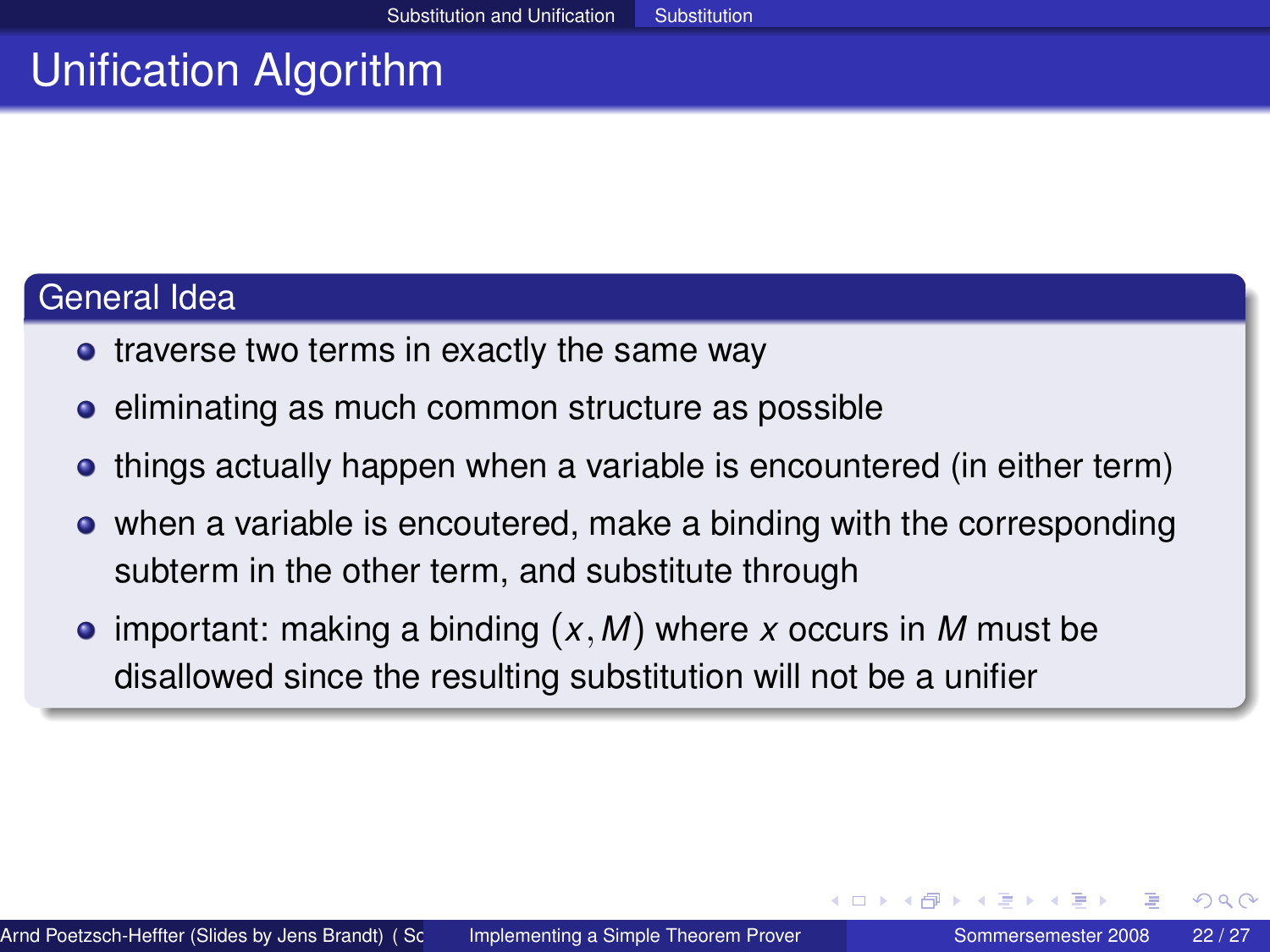# Unification Algorithm

#### Unification

```
exception UnificationException;
```

```
fun unifyl \begin{bmatrix} 1 \\ 1 \end{bmatrix} theta = theta
     unifyl ((v \text{ as Variable } ): L) (M::R) theta =
        if v=M then unifyl L R theta
        else if occurs v M then raise UnificationException
        else unifyl (map (subst [(v,M)]) L)
                        (\text{map} (\text{subst} [(\mathsf{v}, \mathsf{M})]) \; \; \mathsf{R})(combineSubst [(v,M)] theta)
         unifyl L1 (L2 \text{as} (Variable \therefore )) theta = unifyl L2 L1 theta
       ...
```
<span id="page-22-0"></span>イロト イ母 トイヨ トイヨト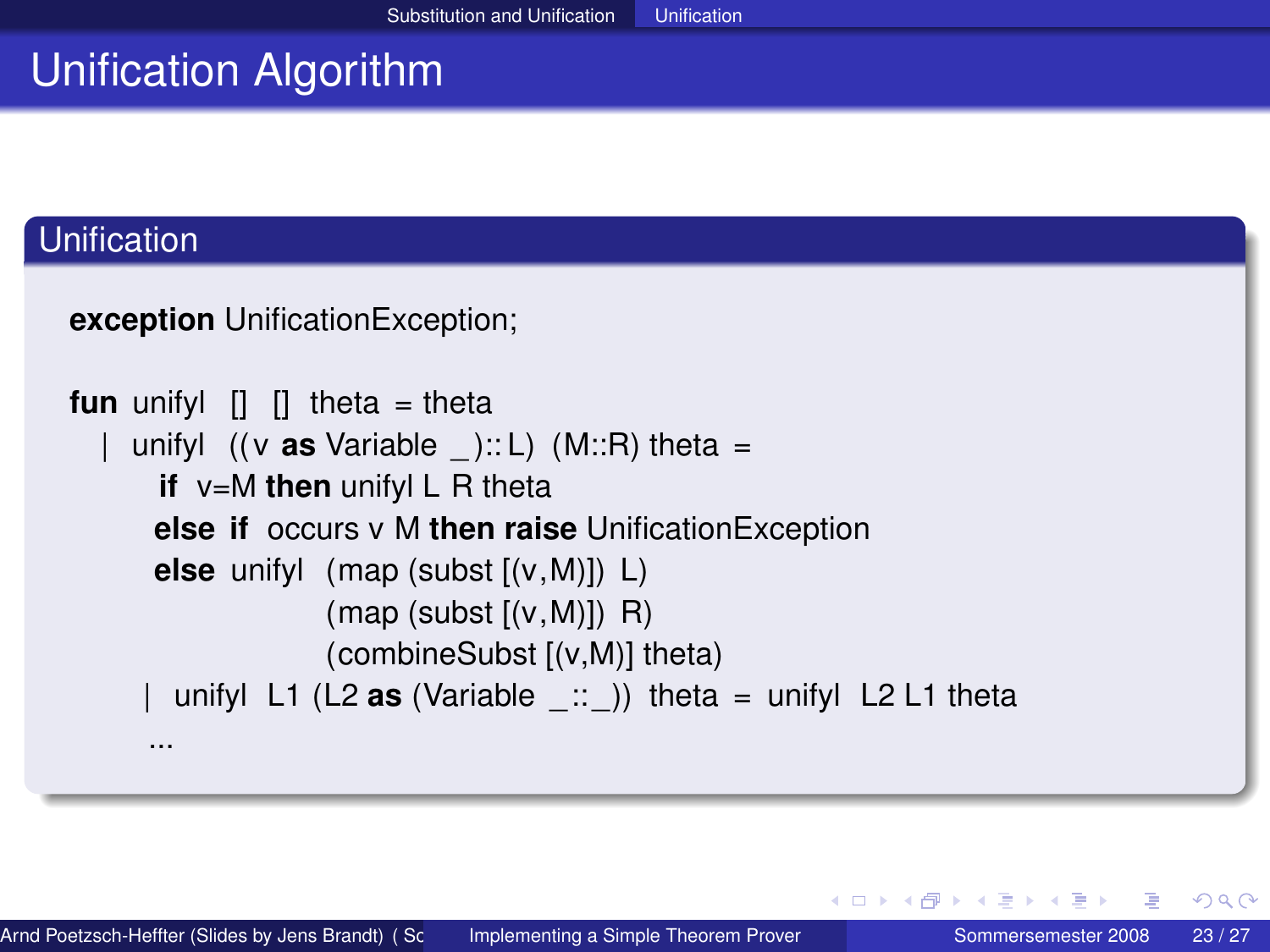# Unification Algorithm

#### **Unification**

...

```
unifyl (Negation tl :: L) (Negation tr :: R) theta =
             unifyl (H :: L) (tr :: R) theta
unifyl (Conjunction (tl1, tl2 ):: L) (Conjunction (tr1, tr2 ):: R) theta =
             unifyl (H1 :: tl2 :: L) (tr1 :: tr2 :: R) theta
unifyl (Disjunction (t11, t2):: L) (Disjunction (t11, t2):: R) theta =
             unifyl (H1 :: tl2 :: L) (tr1 :: tr2 :: R) theta
unifyl (Implication (t11, t2):: L) (Implication (t11, t2): R) theta =
             unifyl (H1 :: tl2 :: L) (tr1 :: tr2 :: R) theta
| unifyl _ _ _ = raise UnificationException;
```
**fun** unify  $M N =$  unifyl  $[M] [N] [$ ;

 $2Q$ 

K ロ ▶ K 御 ▶ K 君 ▶ K 君 ▶ │ 君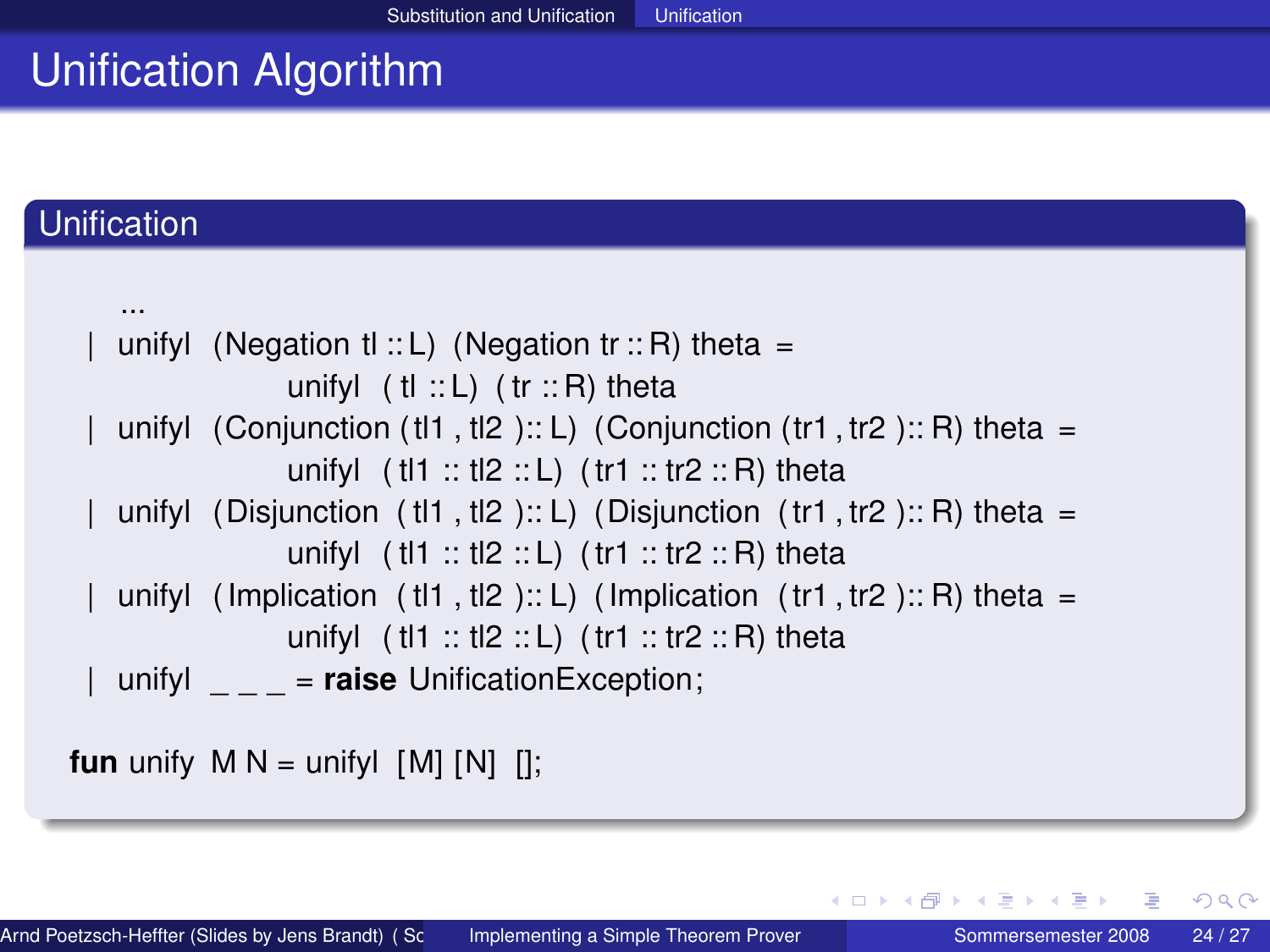# Combining Substitutions

#### Combining Substitutions

```
fun combineSubst theta sigma =
```

```
let val (dsigma,rsigma) = ListPair.unzip sigma
    val sigma1 = ListPair. zip (dsigma,(map (subst theta) rsigma))
    val sigma2 = List. filter (op <>) sigma1
    val theta1 = List. filter (\text{fn}(a,)) == \text{not}(m, a) a dsigma)) theta
in
   sigma2 @ theta1
end;
```
(□ ) (@ ) (□ )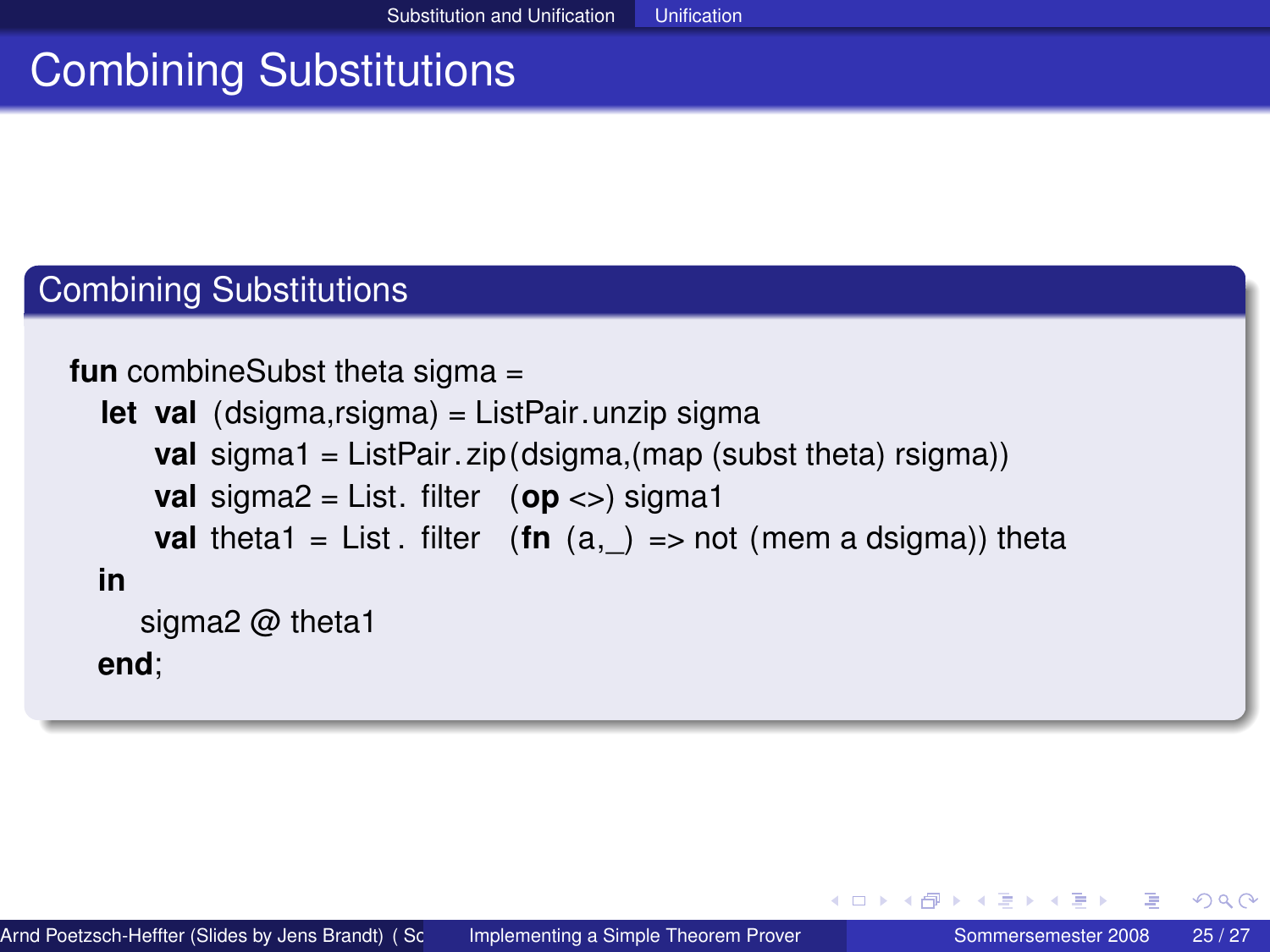# **Outline**

### **[Introduction](#page-1-0) •** [Overview](#page-2-0)

### **[Basic Data Structures](#page-3-0)**

**[Overview](#page-4-0)** 

#### **o** [Terms](#page-5-0)

**• [Theorems and Rules](#page-10-0)** 

#### 3 [Substitution and Unification](#page-16-0)

- **•** [Substitution](#page-17-0)
- **•** [Unification](#page-22-0)



<span id="page-25-0"></span>4 重

( □ ) ( <sub>□</sub> )

医尿道尿